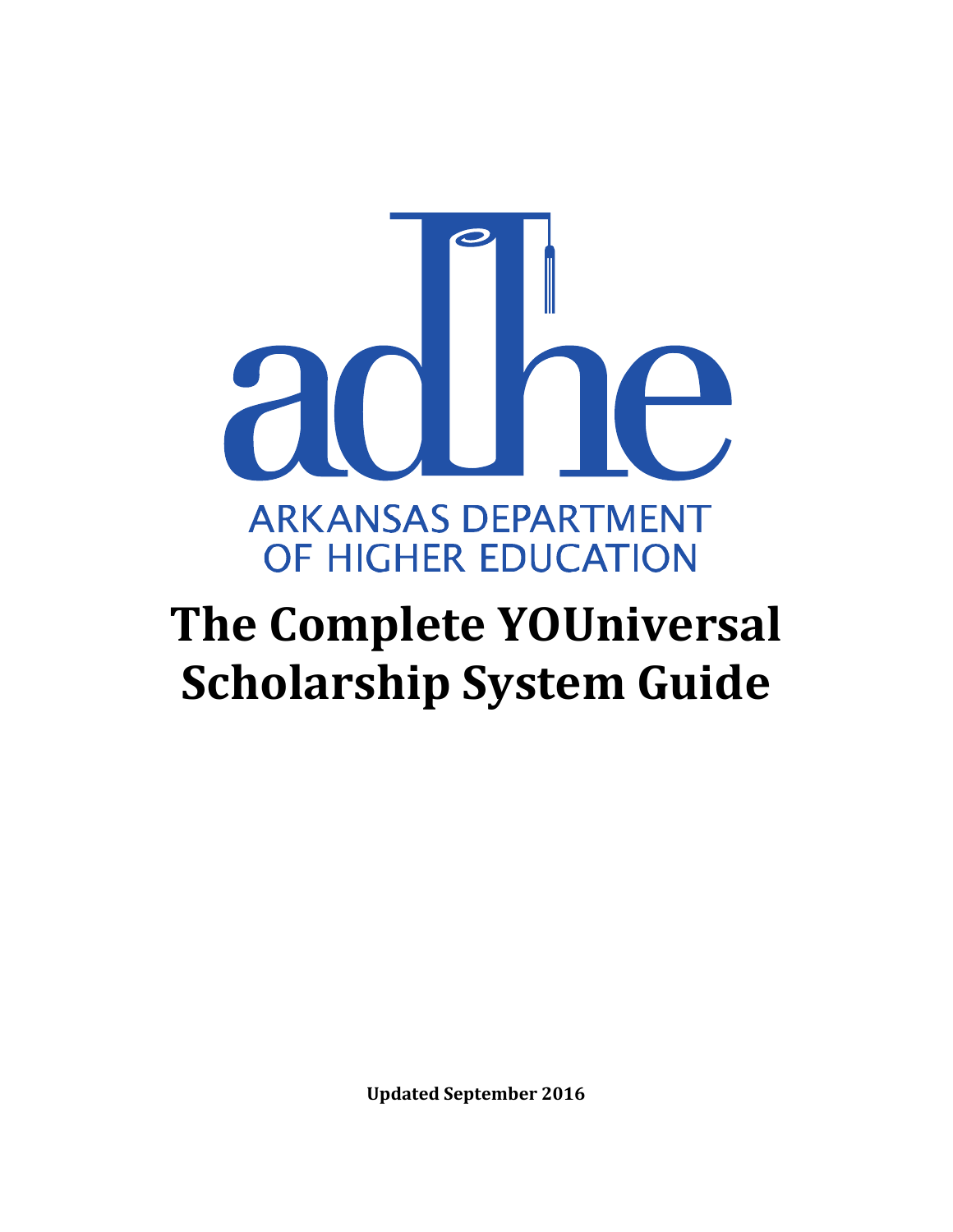#### **Disclaimer**

The information in this guide is subject to change at any time. The laws, rules, regulations, award amounts, amount of awardees, eligibility criteria, funding per program, etc. are subject to change at any point prior to, during or after application through the YOUniversal application. These changes will be based on changes in law or funding provided by the Arkansas General Assembly. It is understood that ADHE is not at fault for any changes that occur to any financial aid program. In addition, awards for all ADHE programs are limited by the availability of funds.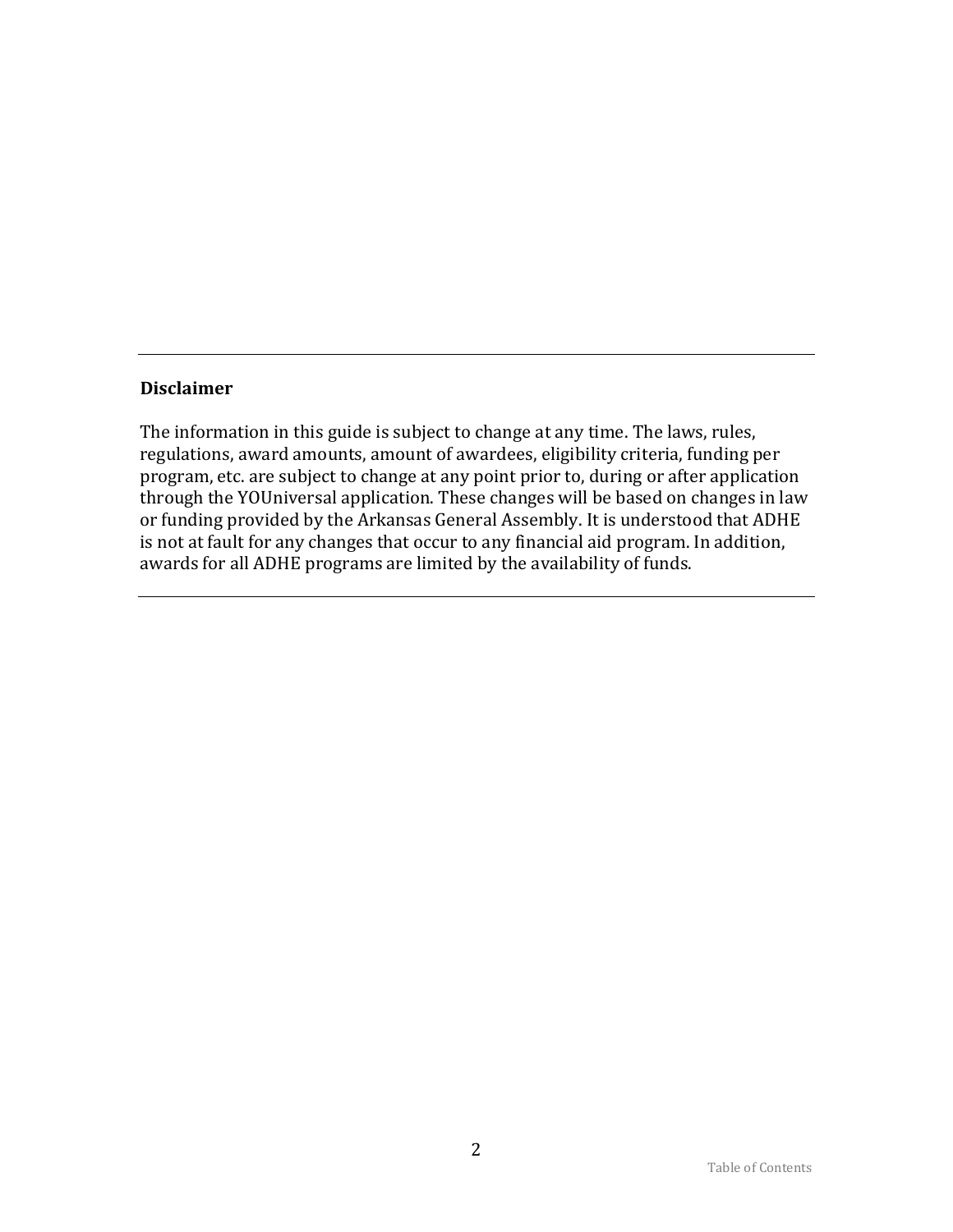# **Table of Contents**

<span id="page-2-0"></span>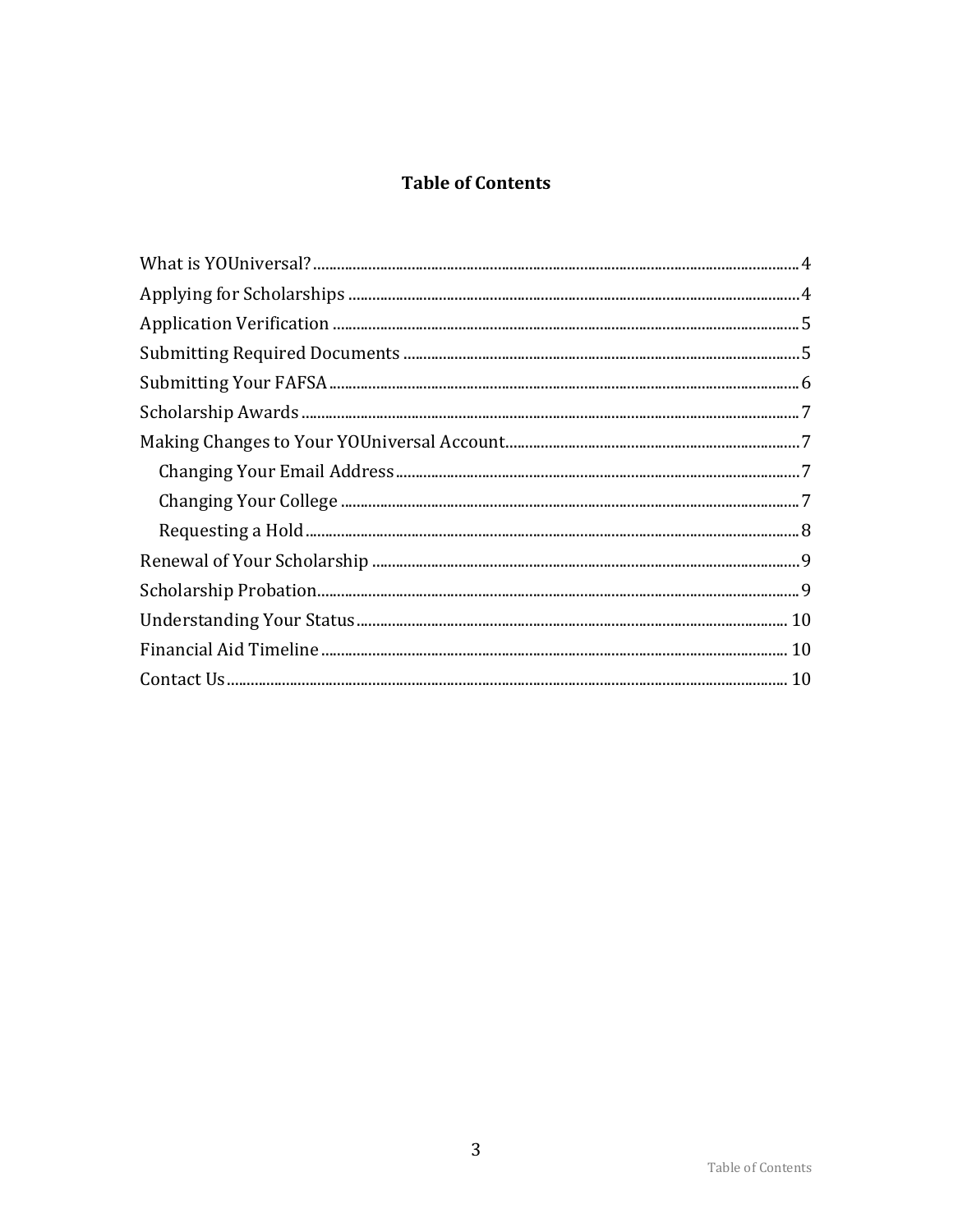## <span id="page-3-0"></span>**What is YOUniversal?**

The YOUniversal (pronounced like Universal) is the scholarship management system used by the State of Arkansas. YOUniversal was created by the Information Network of Arkansas in 2010 with the addition of the Arkansas Lottery funding to the Arkansas Academic Challenge Scholarship. The system is a universal scholarship search, meaning one application can determine eligibility for all of the state's scholarship programs.

# <span id="page-3-1"></span>**Applying for Scholarships**

If you have never used the YOUniversal search to look for scholarships, then you will go to scholarships.adhe.edu and click "START" under "Get Started" to apply.

If you already have a YOUniversal account, want to complete a new scholarship search, you will need to log into your account at scholarships.adhe.edu and click "search for additional financial aid."

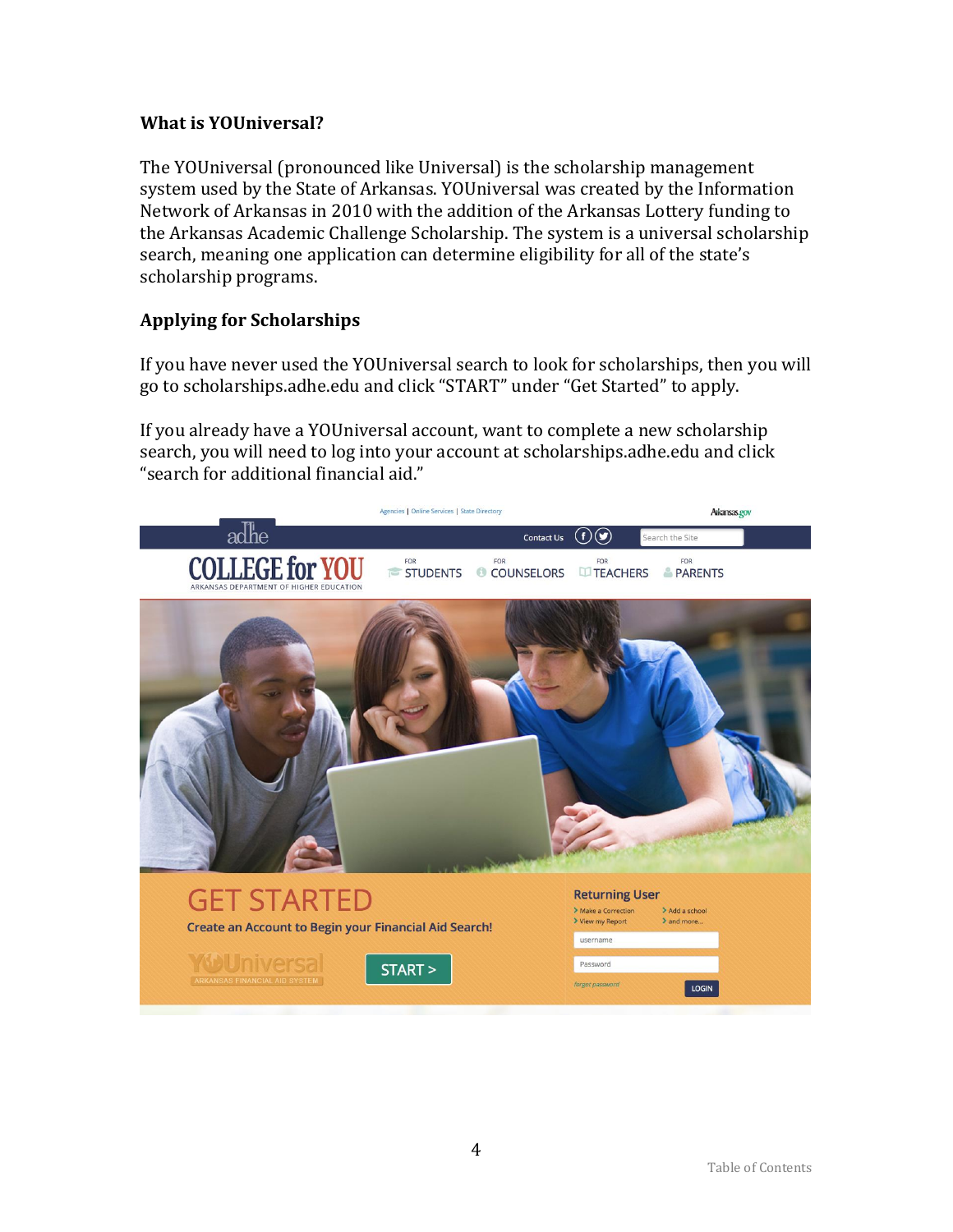# <span id="page-4-0"></span>**Application Verification**

After you apply for a scholarship, you will receive an email verifying that you have created an account and successfully applied for scholarships. If you do not receive an email, you may not have successfully applied. You can determine if you have open applications by logging into your account at scholarships.adhe.edu.

Once you have applied, there are several steps that your account will go through in the application process. Right after you apply, the YOUniversal system will indicate that your status is currently "submitted application." This status means that you have successfully submitted your application, but no action has been taken.

## <span id="page-4-1"></span>**Submitting Required Documents**

Now that you have successfully submitted your application, it's time to make sure that you provide all of the required documentation to ADHE. At this point in the process, you may notice that your status has changed from "Submitted Application" to "Eligibility Pending."

Many of the scholarships that you will apply for will have additional requirements, from filling out the Free Application for Federal Student Aid (FAFSA) to submitting test scores and/or transcripts from your college or high school.

When it comes to graduating seniors at public high schools, we should receive your transcripts and ACT score automatically from your high school. However, it is still very important for you to check your account to be sure that we have received the required information. This information is generally retrieved from high schools in late January. Private high school and home schooled students need to mail in required documents. The only test scores we receive automatically are ACT scores. If you qualify for a scholarship with another test please mail or email a copy of your score report to ADHE.

If you are a non-traditional student who needs to send in transcripts, you can request them from the registrar's office of your college(s). Transcripts from Arkansas colleges should be sent to ADHE through the electronic system, SPEEDE.

A status of "Eligibility Pending" can mean one of two things. Most likely, it means that you have not submitted all required documents to us. You can see which documents might be missing by logging into your account and clicking on the program that you are inquiring about.

If you do not have any documents missing, it is likely that the information that you submitted does not qualify you for the scholarship or grant that you have applied for. If you think there might be a mistake, or if you have a question, you can contact our office by emailing [finaid@adhe.edu.](mailto:finaid@adhe.edu)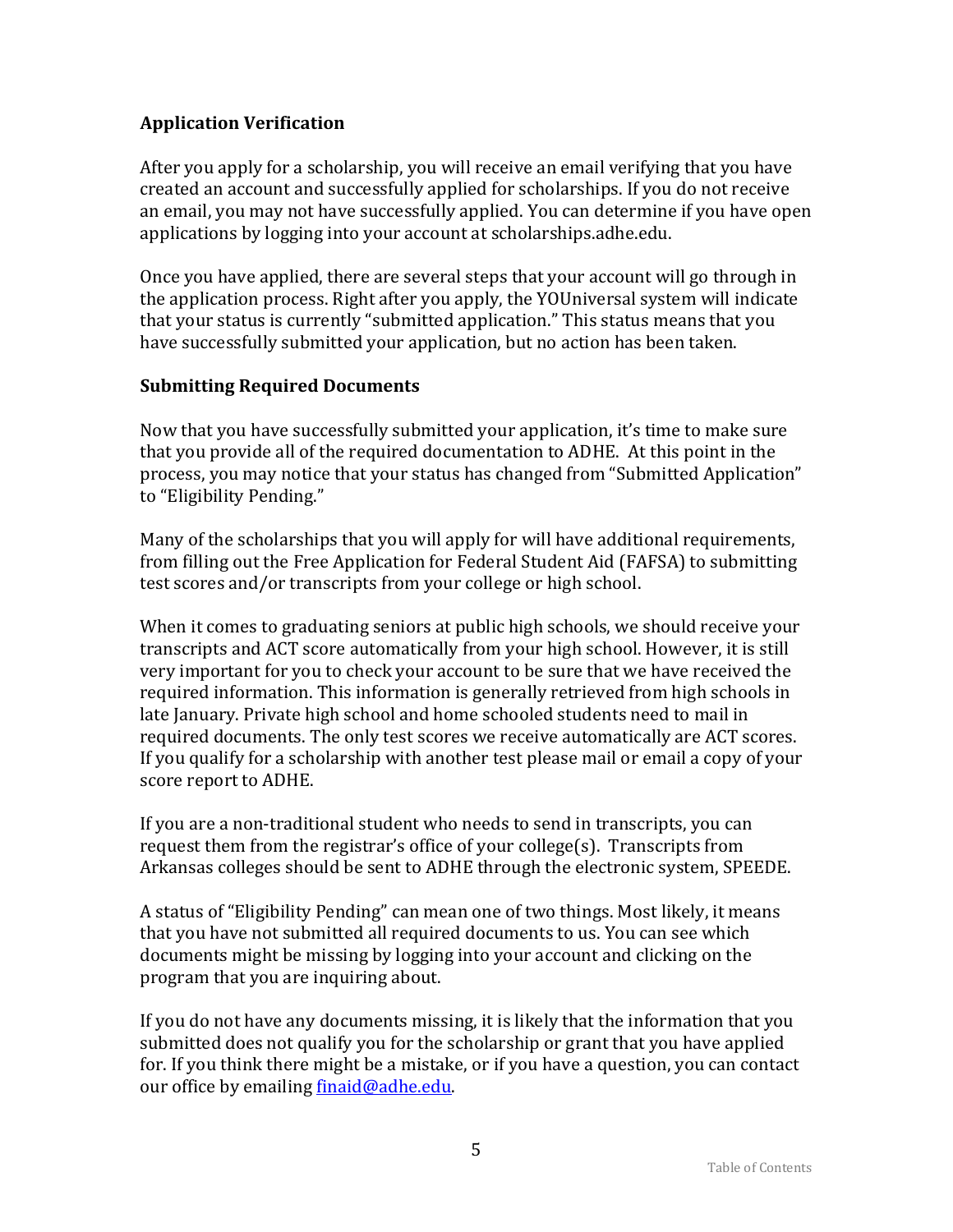# <span id="page-5-0"></span>**Submitting Your FAFSA**

Some scholarship programs require that you complete the Free Application for Federal Student Aid (the FAFSA) in order to qualify. The FAFSA is available at [https://fafsa.gov/.](https://fafsa.gov/) You may complete the FAFSA any time before or after you have submitted your YOUniversal application, but you must complete it before the June 1 deadline in order to be considered eligible.

## [Completing the FAFSA](https://studentaid.ed.gov/sa/sites/default/files/2016-17-completing-fafsa.pdf)

[FAFSA Worksheet](https://studentaid.ed.gov/sa/sites/default/files/2016-17-fafsa-worksheet.pdf)

# [What You Need to Know About the 2017](https://studentaid.ed.gov/sa/sites/default/files/2017-18-fafsa-updates-students-parents.pdf)–18 FAFSA



The FAFSA asks for information about your family's income, so you may need to fill it out with your parent or guardian. It uses income information from two years ago, so if you are filling out the FAFSA in 2016-2017, it will use income information from. The IRS Data Retrieval Tool is available to pull your tax information once your taxes have been filed.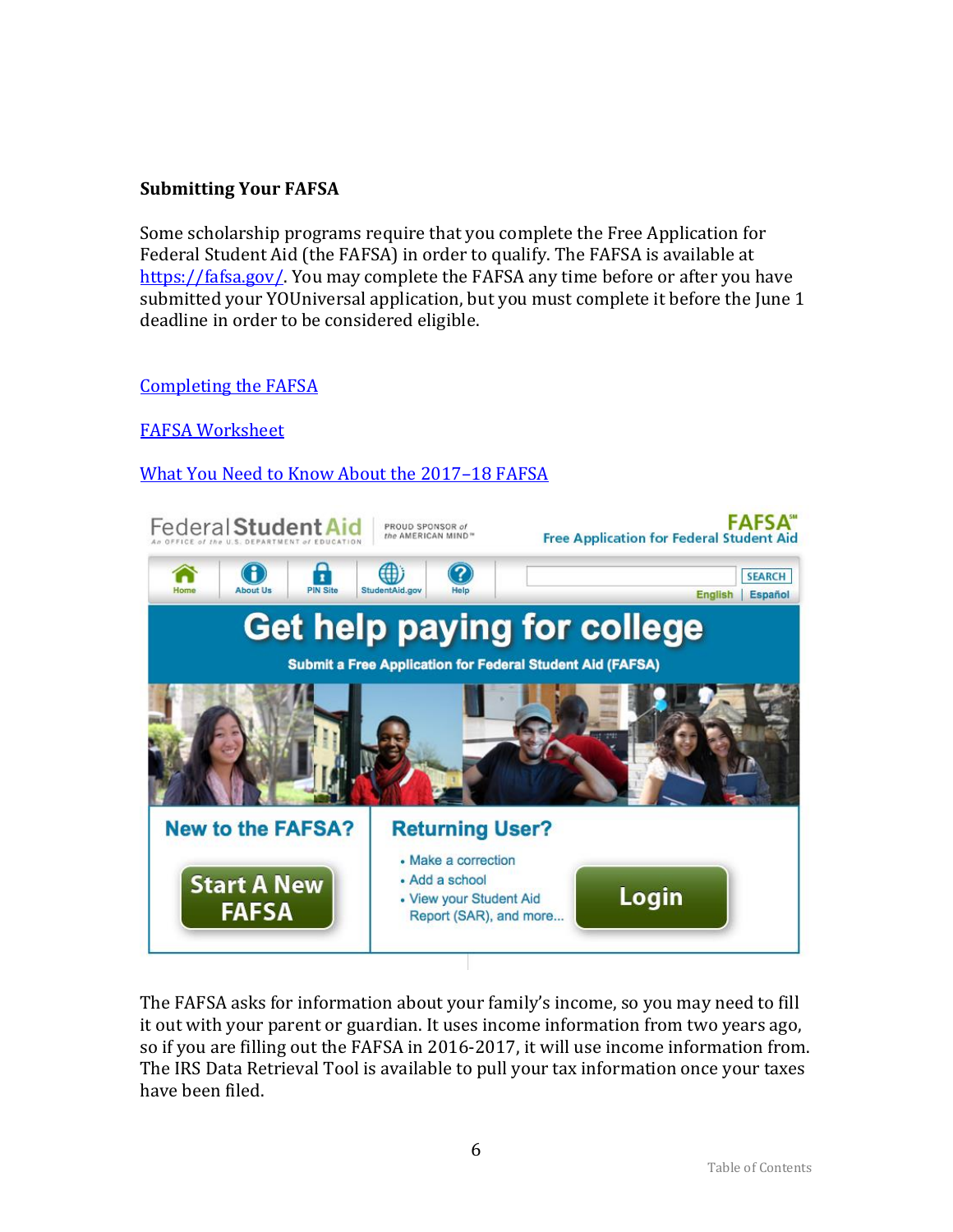Once you have completed your FAFSA, the Arkansas Department of Higher Education will receive it automatically within two weeks. After that time, it should show as received on your account. If it does not appear, you may want to contact ADHE to verify your date of birth and Social Security number.

## <span id="page-6-0"></span>**Scholarship Awards**

Once you have completed all of the requirements, the YOUniversal system will determine if you are eligible for the scholarship. At this point, you would see your status in the system change to "eligible." It is important to note that a status of eligible is not a guarantee of an award. Awards are determined based on the availability of funding for a particular program.

If it is determined that you are eligible and there is money available to award you, you will be sent an email to notify you that you have been awarded. The scholarship status in your account will change to "pending acceptance," and at this time you will have to log in to accept your scholarship.

Once you have accepted, it is important to double check to make sure that you have selected the appropriate college or university.

#### <span id="page-6-1"></span>**Making Changes to Your YOUniversal Account**

It is important that you update your YOUniversal account whenever something changes. This is especially true with email, because this will be the primary way that you will be contacted about your scholarships.

#### <span id="page-6-2"></span>Changing Your Email Address

In order to change the email address associated with your YOUniversal account, you will first need to log in to your account using your current email address. Once you have logged in, click "Change Profile Information" under "View or Update My Information." Once in your profile, you will see the option to "change email" next to your current email address. Click the link and follow the instructions to complete the process.

If you are unable to access the email address that you signed up with, and have forgotten the password to your account, you will need to contact INA support at 1- 877-727-3468.

#### <span id="page-6-3"></span>Changing Your College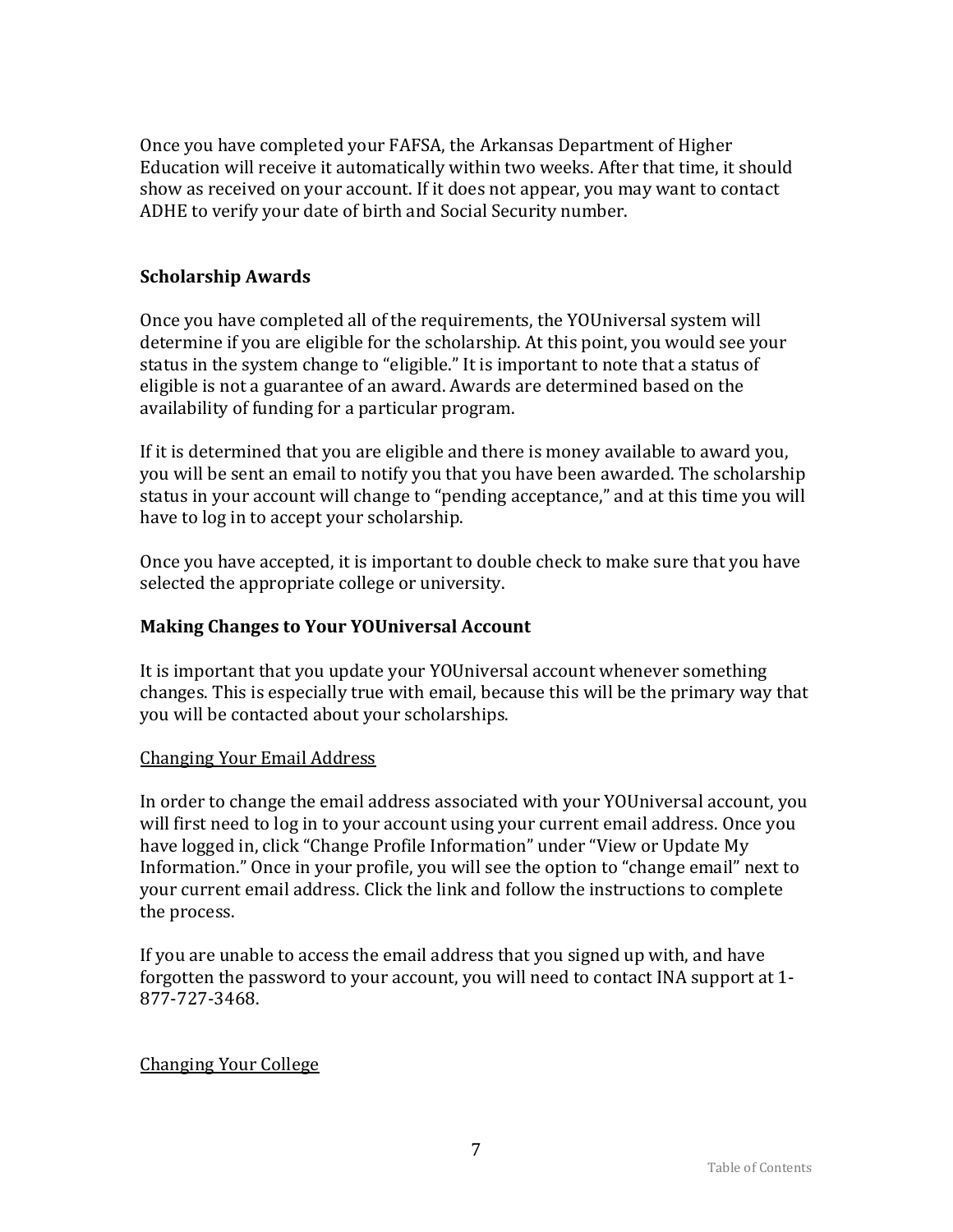In order to change the college listed in your YOUniversal account, all you need to do is log in at scholarships.adhe.edu and select "Change College" under "View or Update My Information." Then follow the prompts to change your college, making sure that you are selecting the correct start semester for your new school. The deadlines to change your college are October 1 for the fall semester and February 1 for the spring semester.

Once you have requested the change, you may not see it immediately updated on your account. An ADHE financial aid representative will have to approve your request before your new school will appear. This process generally takes two to three business days. Transfers requested for future semesters will be processed after the prior semester is complete.

Please be aware that there are certain situations where you may not transfer your Academic Challenge scholarship, such as if you are going from a four-year college to a two-year college and have earned too many hours to qualify at a two-year school.

If you transfer between fall and spring semesters, you must send your official transcript from the school you are leaving to ADHE for renewal purposes.

## <span id="page-7-0"></span>Requesting a Hold

If you are a recipient of the Academic Challenge, GO! Grant, or Governor's Scholarships, you may find it necessary at some point to place your scholarship on hold. A student can place his or her scholarship on hold for up to four semesters for one of the following reasons:

- 1. Student Illness
- 2. Family member's illness
- 3. Death in the family
- 4. Military Deployment or training
- 5. Humanitarian endeavor
- 6. Needing an extra semester to complete Associates Degree
- 7. Completing prerequisites for a specialized program
- 8. Acceptance into specialized program that does not begin during current term
- 9. Internship & co-ops

In order to request a hold, you must fill out the hold request form at scholarships.adhe.edu. The link to the form can be found below:

# [HOLD REQUEST FORM](http://scholarships.adhe.edu/how-to-use-universal/request-a-hold/)

Once you have completed the form, you will be notified by email when your scholarship is placed on hold. If you indicate when you will be returning to school, your scholarship will automatically resume at that time. The deadline to submit the hold request is October 1 for the fall and February 1 for the spring semester.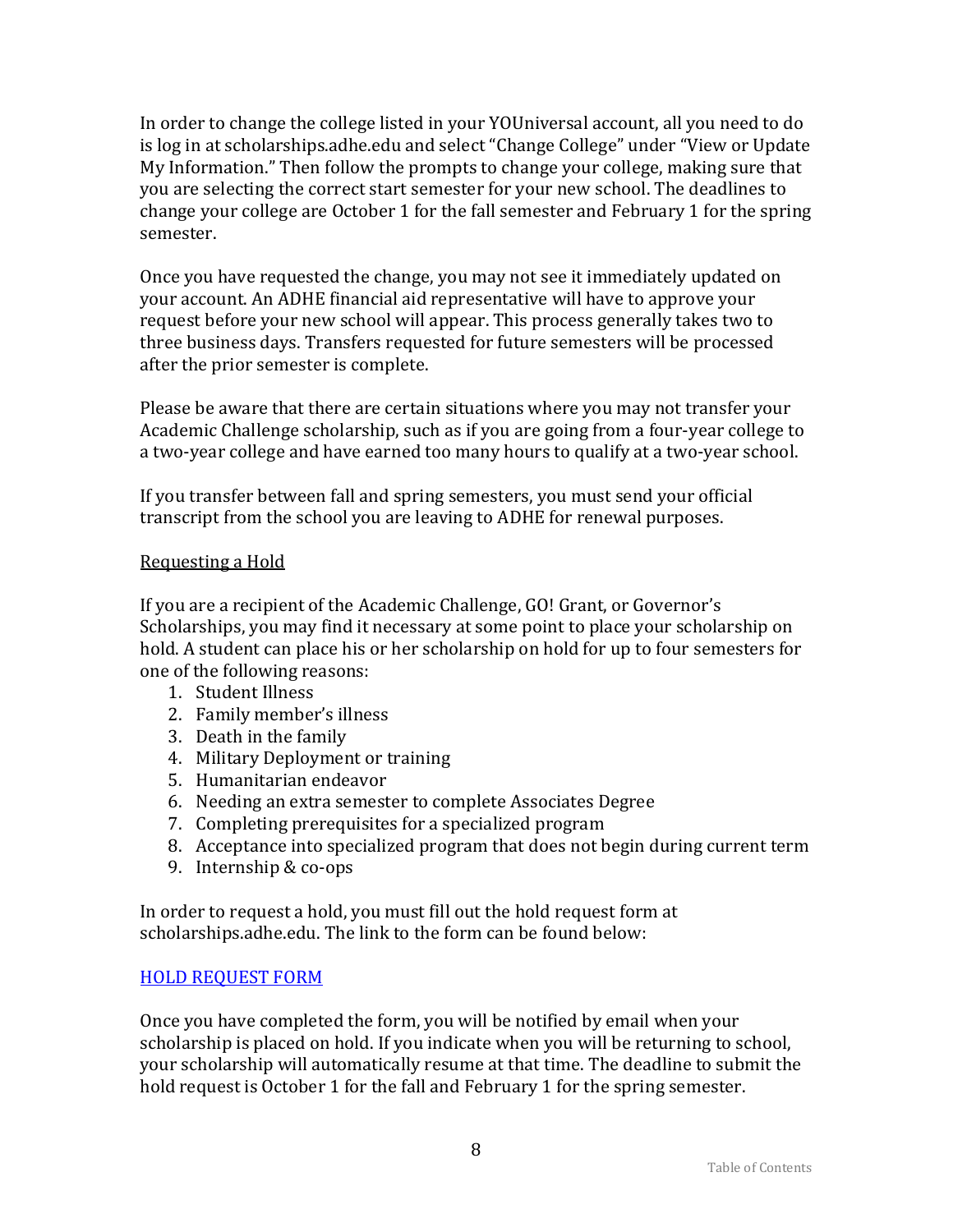Please note that Governor's Distinguished Scholars may not place their scholarship on hold in the first semester after they were awarded.

# <span id="page-8-0"></span>**Renewal of Your Scholarship**

Scholarship renewal requirements vary from program to program. When it comes to the biggest three scholarship programs: Academic Challenge, Governor's Scholars and GO, there are certain GPA and other criteria that must be met in order for your scholarship to be renewed. With these scholarships, if you have done everything that is required within the school year, your scholarship should be automatically renewed until you graduate or have reached your funding limit. However, if you do not meet the requirements, your scholarship may be put on probation. You will be notified by email when your scholarship is renewed or put on probation.

It is up to you to make sure that you are meeting the requirements of your scholarship. Notices of probation may not be sent out in time for you to sign up for summer classes due to the turnaround involved in us receiving continuing eligibility rosters. If you are not sure if you are meeting your requirements at the end of the year, check the programs information sheet to verify the renewal requirements and compare that information to your transcript.

Only a few programs require you to reapply each year once you have been initially awarded. These programs are mainly our teacher scholarship programs such as TOP and STEP. If you have received one of these scholarships in the past, then you will have to reapply each year in order to continue to be considered. Students who receive the GO! Grant must complete the FAFSA each year.

# <span id="page-8-1"></span>**Scholarship Probation**

If you should happen to find yourself on scholarship probation, you're not completely done yet – there is still a chance that you could get your scholarship back by attending summer school.

If you do choose to attend summer school to regain your scholarship, you will have to do so at your own expense. It is important to remember that you will only have until the end of the second summer term to raise your GPA or complete the required number of hours. It may be necessary to do some calculations to determine if summer school will be enough to get you renewed. If you need assistance determining if summer school will be enough to get your scholarship renewed, you should contact your academic advisor.

Once you complete summer school, it will be up to you to request that your transcript is sent in to ADHE. You can do this by contacting the registrar's office at your college. Generally, these transcripts are sent electronically by the college. Your registrar's office should be aware of how to get the transcript to us once it is requested. Be sure to get a confirmation or receipt showing that the transcript was